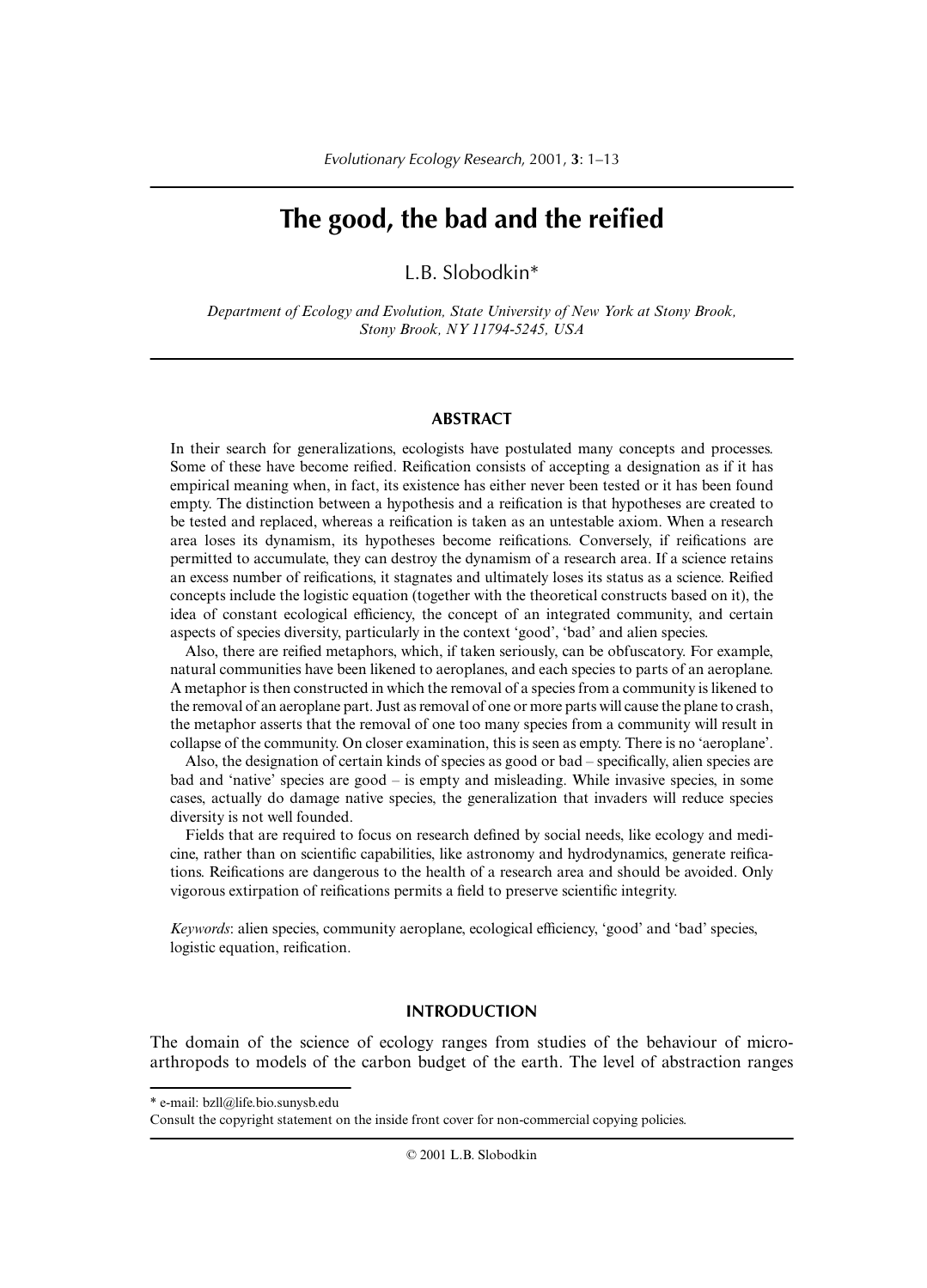from the description of particular organisms to evaluations of conceptual schemes that can be visualized only by sophisticated computer analysis of major data sets.

In the process of seeking regularities, there have been repeated attempts to find new measures, new conceptual schemes, new metaphors, all in the hope of making generalizations that make predictive sense out of observations of nature. There has been a persistent search for patterns and constants in what may seem a chaotic world. Can regularities be found, for example, in the number of organisms per species as a function of latitude? Do there exist correlations in patterns of distribution and change of differently selected sets of organisms – say trees, or herbivores or any other set? Some of the generalizations work, some fail. There is also a class of generalizations that are appealing and suggestive, but upon more careful analysis are seen to lack operationality. Some of these are quickly tested and discarded. Others, however, apear to persist in the literature of ecology, despite their failings. These are the reifications that are the focus of this paper.

I suggest in this paper that the progress of ecology would be enhanced if a continuing vigilance is maintained to discard empty concepts and false hypotheses before they become reified.

#### **NATURAL HISTORY AND ECOLOGY**

Historically, ecology grew out of natural history. Most ecologists recapitulate that phylogeny in their intellectual ontogeny. Concern with natural history is common among those reputed to be theoreticians. Evelyn Hutchinson, when discussing Robert MacArthur, would often reiterate, 'Robert really knew his birds!'

Natural history is different from ecology. It is usually more directly observational and descriptive of particular organisms. Because of the immense number of different kinds of organisms and the immense number of different things that might be studied about each kind of organism, naturalists can spend their lives discovering fact after fact about organism after organism. Proceeding on this path requires a great deal of patience. Those in a hurry may tend to seek broader generalizations, which may or may not be valid.

Some ecologists began their careers in mathematics, engineering, meteorology or some other non-biological field. They then turned to ecology, either because of a shift of interest, or because they saw the rather inchoate state of ecology almost as an invitation to intellectual carpet-bagging.

Research support is usually difficult to acquire for natural history studies. I have been fascinated by hydra for three decades. My students and I have produced research results, which, while significant for hydra natural history, could not be achieved by pure naturalists. Some studies led to mathematical (Gatto *et al.*, 1989), physiological (Slobodkin *et al.*, 1991) or biochemical statements (Bossert and Dunn, 1996) about hydra.

My last proposal to fund a study of hydra natural history was returned by the Nature Conservancy, accompanied by a pencilled, unsigned note on yellow paper reading, in its entirety, 'Who cares about hydra?' This is from an organization that claims dedication to knowledge of all species, but actually focuses its energies on charismatic organisms.

Ecologists often attempt to generalize from natural history. The simplest logical form of natural history generalizations is, essentially: 'I have seen some phenomenon in some group of organisms under some set of circumstances and I suspect that it will be found in other groups of organisms or circumstances'. Some argumentative rationale may also be provided but the prediction may be independent of the rationale.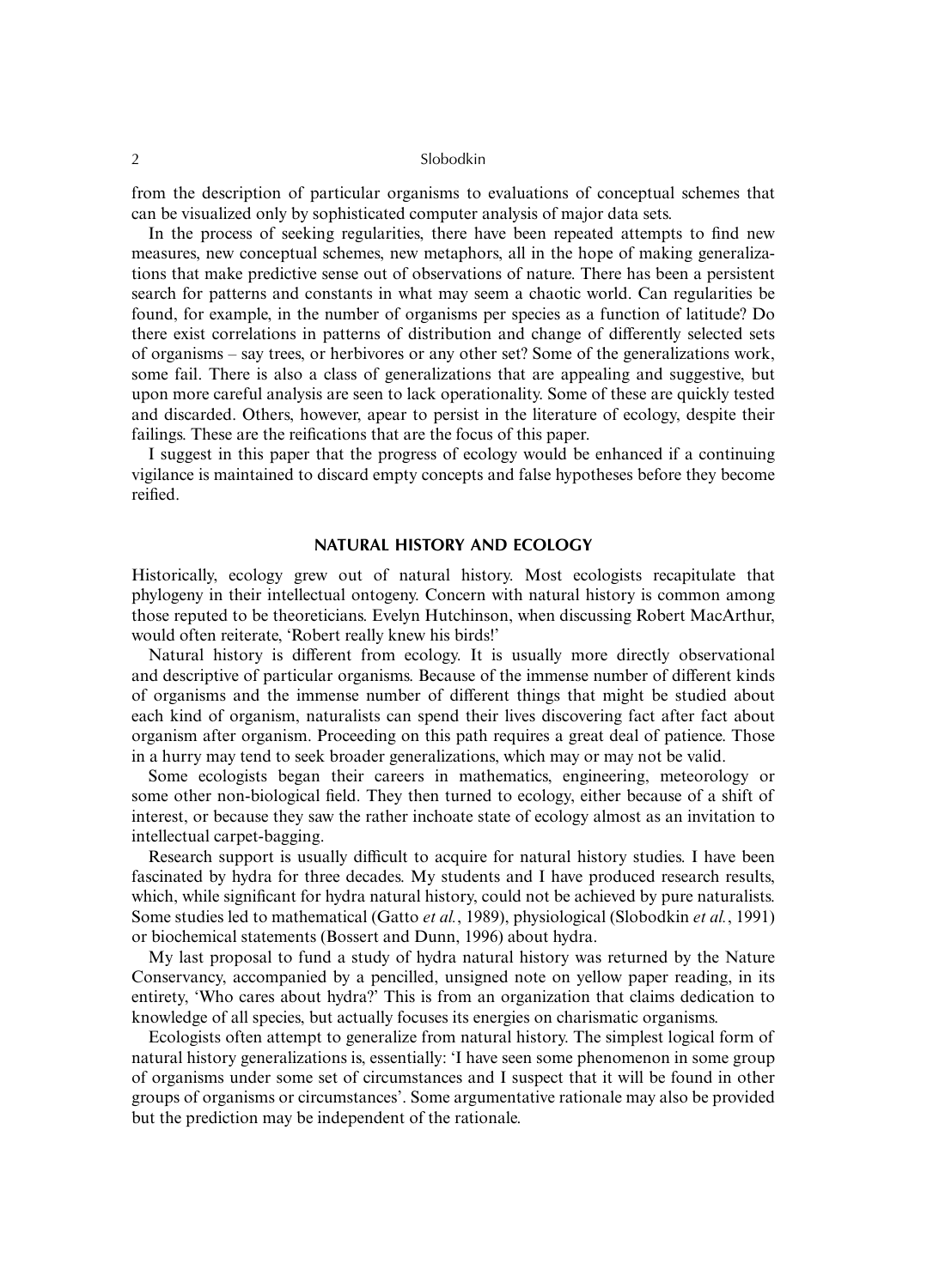Some of the most popular generalizations may be broad and simple  $-$  for example. the generalizations about control patterns of different trophic levels (Hairston *et al.*, 1960; Slobodkin *et al.*, 1967). In 1999, Hairston noted that these were important enough for some people still to be furious about them (N. Hairston, Sr, personal communication).

#### **REIFICATION**

Sometimes a simple-minded prediction can be stretched too far. For example, I found ecological efficiency<sup>1</sup> values of approximately 10% in laboratory populations of daphnia and hydra. Early field studies of ecological efficiency also seemed to average around 10%. I suggested that because the observations seemed to centre on 10%, perhaps 10% is a universal value (Slobodkin, 1962). When the generalization was made, it had no theoretical support whatsoever. But it became popular. No-one seemed particularly concerned with finding a theoretical rationale for it. The value of 10% was taken as a real constant, instead of a hypothesis. It had been reified (Slobodkin, 1972).

To reify consists of assigning to a word, quantity or image an illegitimate ontological status. Reifications must fit comfortably into language, although they need have no empirical meaning. Both reification and hypothesis formation, at their simplest, consist of attributing reality beyond the borders of empirical experience, or even with no empirical basis whatsoever.

Reification involves premature acceptance of the validity of a hypothesis. Ideally, hypotheses assign a temporary or contingent reality, which is then tested empirically so that the hypothesis can be discarded if necessary. It can be argued that all theoretical advance is made by tentatively assigning reality beyond the data and then testing the result. Under the best of circumstances, a hypothesis has a short life span. It is either discarded as false or nonsensical or becomes accepted as established fact.

Hypotheses, if they are neither tested nor discarded for other reasons, become reifications. They become problematic if they are in principal untestable, or if they remain untested but are still invoked in empirical settings. The distinction between a hypothesis and a reification is that the hypothesis is tested and replaced, while a reification becomes an untestable foundation stone. When a research area loses its dynamism, its hypotheses become reifications.

Most actual determinations of ecological efficiency before the 1960s ranged from around 8% to around 20%. Ten per cent was a guess at a reasonable first estimate of a middle value. I was not at all convinced that the efficiency value of 10% was real, in spite of the fact that my experiments had suggested it. I proposed the 10% universal value in the hope of propping up a straw man, a target. I did not reify it. However, it was a round number and seemed to satisfy a desire for a natural constant. It appeared to be beyond normal tests for several years.

<sup>1</sup> Ecological efficiency is an operational concept. I can tell you how to measure it, just as I can tell you how to count chromosomes. While I was in graduate school, human chromosomes were counted repeatedly as 48 until someone actually counted with a clear head and came up with 46. It has been reported (Pennock, 1999) that an 'evolutionist' biology teacher in a bible belt school had students count the ribs of male and female human skeletons in the classroom, so they could prove to themselves that Adam's rib loss was not heritable. He reported that, over and over, students would mistakenly count one fewer rib on the male skeleton!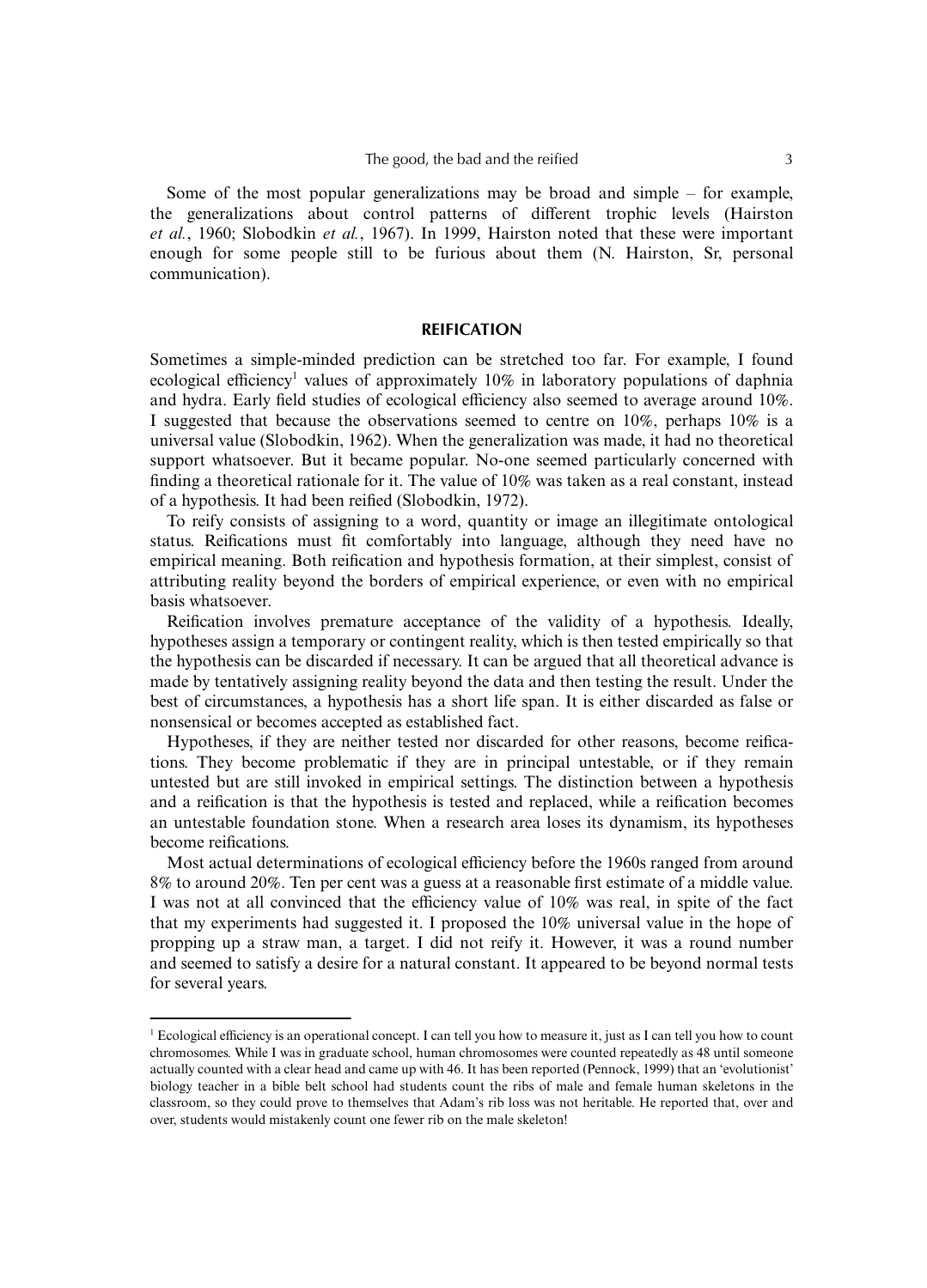#### 4 Slobodkin

Why was there no empirical refutation? It is strictly impossible to know why an event did not happen, but I can make one suggestion for this case. In the process of evaluating ecological efficiency, as defined by Lindeman (1942) and used by me (Slobodkin, 1962), several steps of data conversion are required. Counts are transformed to biomass or calories by use of conversion constants. There is some choice available in how these conversions are made. Once an accepted value exists, it is tempting to choose conversion constants that cause that value to reappear. This is shown in the history of evaluation of many constants. The first measurements of the speed of light diverged from each other but almost immediately there was a general convergence of measured values. Once a value has been accepted, data that deviate from that value are discarded as 'bad data'.

I finally proved to my own satisfaction that ecological efficiency could not really be a constant (Slobodkin, 1972). The argument runs:

- 1. Natural selection can hone the properties of individuals but it is much more difficult to evolve constancies in populations (Williams, 1966).
- 2. Ecological efficiency is a ratio involving at least three separate populations. For example, the ecological efficiency of an herbivorous trophic level involves food organisms, the herbivores themselves and the first-level carnivores.
- 3. Genes for a tri-specific property cannot be selected by any of the usual mechanisms of natural selection. So, I can imagine no mechanism for evolving constancy in such a triad of populations.
- 4. Therefore, ecological efficiency is not expected to be constant in any interesting sense.

In fact, ecological efficiency varies widely (Colinvaux and Barnett, 1979; Verheye *et al.*, 1994; Niu *et al.*, 1998). The different values are informative. A conspicuous source of difference in ecological efficiency is that between endotherms and ectotherms, as noted by Turner (1970) and Lawton (1981). Nevertheless, 10% is still taken as a general value for ecological efficiency in elementary courses and popular summaries.

Sometimes non-operational entities are reified despite their being, in one sense, nothing more than the sounds of words. Consider angels, egos and ids. Once the word 'angel' had been defined, people could write about and paint angels. In fact, there is a tremendous amount of writing, painting and sculpture about angels. Writings about gods and angels include some of the most beautiful and, in one sense, the intellectually deepest of human creations, and are therefore extremely important. For these reifications one can build institutes, receive grants, fight wars and even die.

Once enough writing and painting about angels had accumulated, it seemed impossible, at least for some people, to disbelieve in their empirical existence. Angels had been reified. What, then, are angels? They are the sum of what has been written and painted about them. Isn't that a kind of existence? Yes, but not a scientifically useful one.

Similar considerations apply to Freudian nouns like the unconscious, which is what you don't know about what you know, and the ego, id and superego, which are sometimes thought of as manipulating life just as if they were good or bad types of angels (Grunbaum, 1993). The Wilsonian types of genes, which are created to explain behaviour and have no chromosomal locations at all, share the non-empirical nature of the Freudian concepts (Wilson, 1975).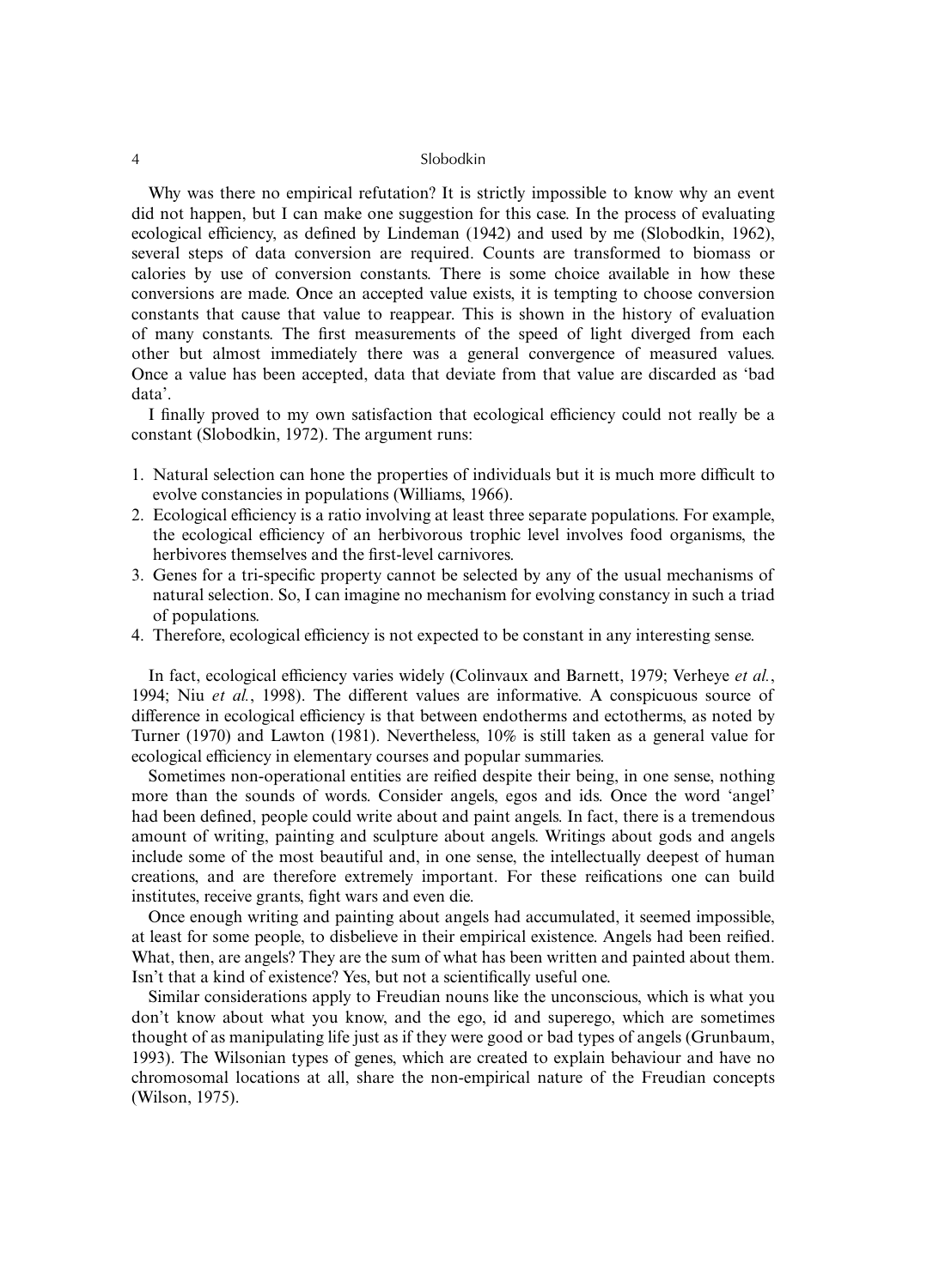## **THE COMMUNITY AS AN AEROPLANE**

The reification of the value of ecological efficiency is largely a historical matter. What other ecological concepts of more contemporary concern are reifications? Consider the idea of an *ecological community*. There is no problem if the term is used to mean the organisms found in some convenient region of study, but it can be used in other ways.

Consider the appealing image of an ecological community as an aeroplane (Daily *et al.*, 1997; Bazzaz *et al.*, 1998). The story of the ecological aeroplane begins with elementary fact and then blossoms into a full-fledged parable and emerges with a reification. First the facts:

- From exhaustive sampling of a reasonably small area, we can retrieve from ten to ten thousand species.
- We may, if we so desire, designate the set of species collected in this way as a 'community'.
- If a particular species is found in a community, it obviously has some role in the community.
- Should that species be eliminated, whatever the role of that species had been, it is no longer precisely filled, although individuals of various other species can, and do, take over parts of the role.

Now, the parable: Consider that the community can in some sense be likened to some functioning machine. Why not an aeroplane? Imagine a passenger who finds that one screw in the cabin is loose and removes it. Although that screw had a function, its removal will probably make no difference. But now someone else comes by, finds another screw loose, and pockets it. Although a fair number of screws can be removed without evident harm, if a sufficient number of screws are removed, the removal of one more screw will result in the plane crashing!

Interpreting the parable leads to the assertion that removal of one species from a forest may do no visible harm, but if enough species are removed, the loss of one last population will result in collapse of the community. This is a beautiful and vivid image. The parable suggests that loss or addition of critical species will send reverberating waves of change through a community. Sometimes this appears to be valid, but is it general? In what sense is there really an aeroplane? When a species is eliminated from some region, its obligate parasites and monophagous predators will also be eliminated. Its other predators will be hungrier or at least switch diet. Its prey will perhaps become more abundant and, in some cases, there may be second-order effects. Grass may grow taller, sheltering more mice, or some tree may be unable to germinate its seed.

It was believed for many years that the large seeds of *Calvaria major* trees on Mauritius Island could not germinate unless they had been abraded by passing into the gizzard of a dodo. Since the dodo has been extinct for 200 years, it was thought no young *Calvaria major* trees had been produced (Temple, 1977). This would have been a fine example of pulling out one screw and making part of the community disappear. Unfortunately for the story, there are in fact young *Calvaria* trees in the forest of Mauritius (Quammen, 1996).

American chestnut trees comprised almost a third of the large trees of the Southeastern American forests in the early nineteenth century. While a few small specimens still exist, the chestnut trees were essentially wiped out by the chestnut blight. The forest did not disappear. As noted by Hairston *et al.* (1960), the southeastern forest is as dense with trees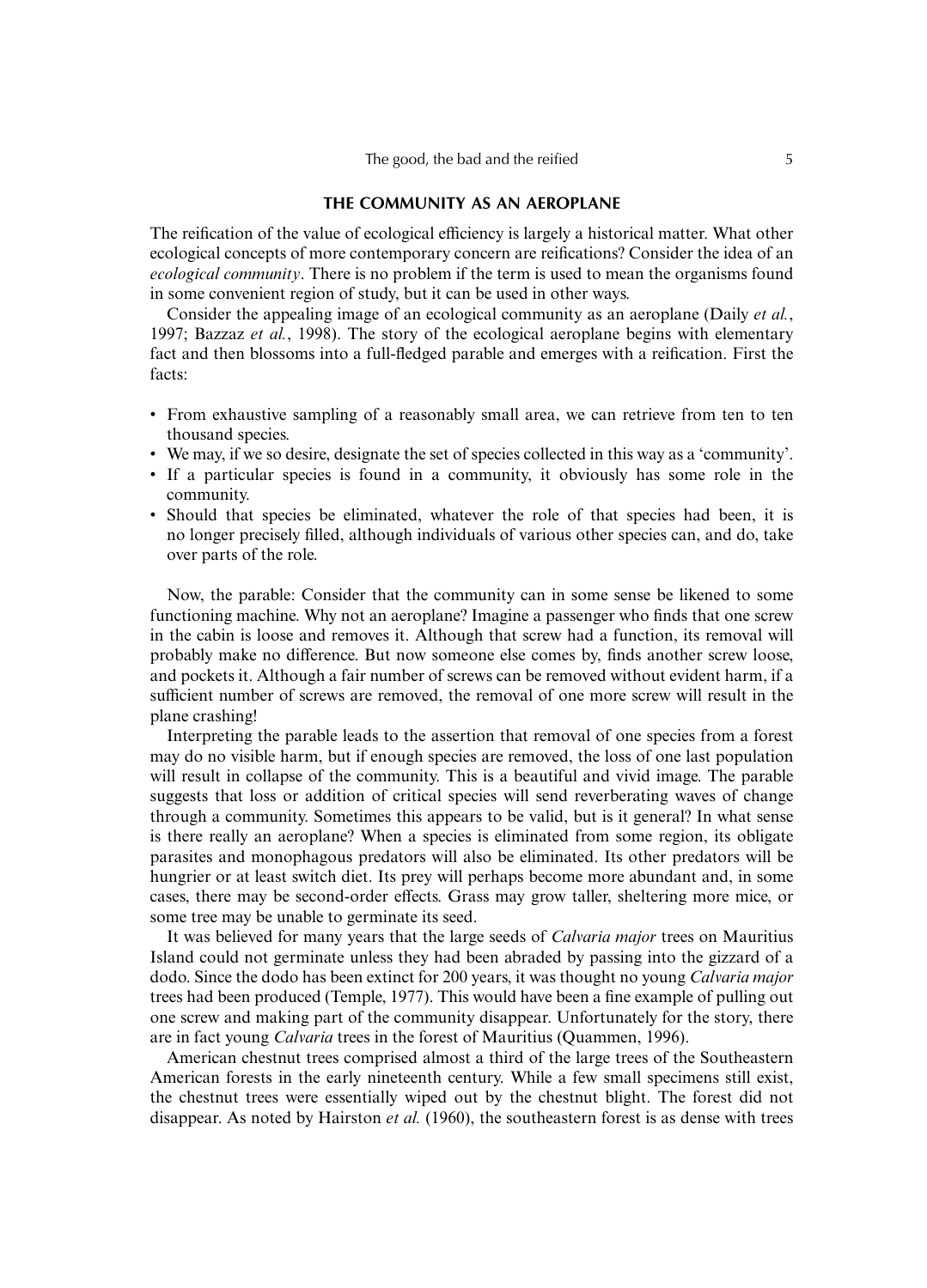as it has ever been. It has been suggested that the atmospheric gases in the air over what had been chestnut forest have changed, with unknown consequences (M. Lerdau, personal communication), but that is another story.

We have intuitions about what forests should look like. These intuitions are very personal and largely aesthetic (Botkin, 1990). While forests consist of several species of trees, they do not seem to be an integrated 'community' of trees. Davis (1986), studying the northward expansion of forests after glacial retreat, noted that each individual species seemed to migrate at its own rate – there was no movement of the forest as a community marching together. Whittaker (1970) noted that trees are distributed along various environmental gradients as individual species, not as communities.

It is difficult to specify when one has crossed the boundary between two supposed communities. The boundaries between supposedly different forest communities have the characteristics of fractal rather than clear borders (Ferson, 1988). MacArthur (1972) suggested a theoretical argument for loose connections being the optimal relation between species in a community.

Some communities may behave like aeroplanes, but determining the conditions under which this occurs is a research project and certainly the frequency is not 100%. Theory, experiments and natural history all suggest that communities are not tightly organized. In short, the popular image of an ecological community as an aeroplane in which each part has a vital role for the integrity of the whole (Daily *et al.*, 1997) is dubious. There may be groups of species, each one closely connected to a few others, and only loosely connected to other groups. There is no aeroplane.

But if the aeroplane image is invalid, what is the status of communities themselves? The terms 'community' and 'guild' were once extremely useful, and are still of pedagogic value if carefully taught. However, as reified objects for research, they are now threatening to become 'panchrestons', terms which are as likely to generate confusion as enlightenment.

## **THE SIGMOID OR LOGISTIC CURVE**

To a very coarse approximation, generally S-shaped population growth does occur. If a few plants or animals are introduced into a closed space within which all their physiological and behavioural needs can be met, they will increase in number until the conditions for each organism have sufficiently deteriorated so that increase is no longer possible. If the numbers of organisms are plotted against time, an approximately sigmoid curve will result – the relative rate of increase per organism being very high at the beginning and decreasing with time; the absolute rate of population increase being maximal at some intermediate time.

By incorporating a set of obvious simplifications, the population growth process can be expressed by an equation of the form  $dN/dt = aN - bN^2$ . The constant *a* is an assumed rate of Malthusian increase in the complete absence of crowding, and *b* permits crowding to dampen the increase rate. The curve is symmetrical around *K*/2, where *K* is the level of supposed population saturation. The necessary assumptions of the equation include instantaneous physiological response to crowding and identity of ecological needs and effect among all organisms regardless of age and history.

This equation and its significance as a very rough approximation to the pattern of population growth under some circumstances was described in 1838 by Verhulst. Verhulst described the inadequacies and lack of realism in the equation, indicating that he expected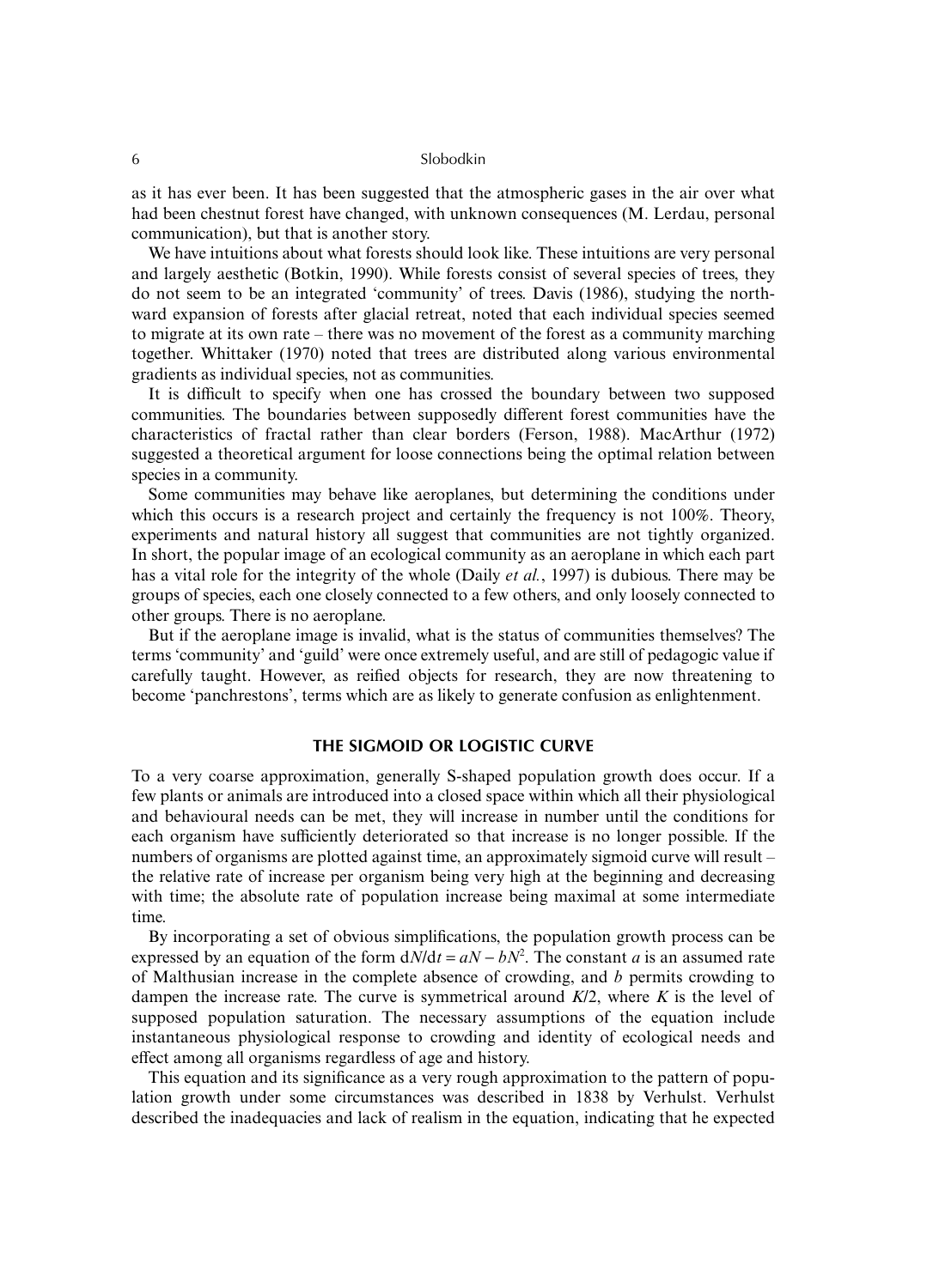its early replacement. However, more than 100 years later, a leading ecology book asserted, about a collection of population growth curves, that:

We can assume that the curves are fitted with skill, i.e., that the best possible agreement between the data and the function is represented. *Knowing that the population is indeed growing in a sigmoid fashion*, it follows that any disagreement between observed and theoretical points results from errors of sampling, from technical defects . . . , from environmental factors, or from some biological characteristic peculiar to the species in question. (Allee *et al.*, 1949, pp. 308–309; emphasis added)

More than 100 years after Verhulst, the logistic equation had been reified.

Checking the most recent copies of the journals *Ecology*, *American Naturalist*, *Journal of Animal Ecology* and *Journal of Applied Ecology* in my university library, I find papers that begin their theoretical discussion of population growth with the logistic equation, despite the fact that the equation's assumptions are not met by any actual organisms and the predictions of the equation are not generally correct.

The general weaknesses of the logistic equation have been described (Slobodkin, 1954, 1961; Getz, 1993). These weaknesses do not mean that it will be abandoned. Several recent papers used it (Nelson, 1997; Josefson, 1998; Krivan and Colombo, 1998) and it is defended against its critics (Berryman, 1992; Berryman *et al.*, 1995).

# **GOOD AND BAD SPECIES**

Other terms and ideas have been permitted to grow into reifications, even though many of them, like the idea of community itself, also have rather modest but clear empirical meanings that remain at the centre of their inflated, reified clouds. Ideas like stability, equilibrium and 'pristine' all carry rather poetic images of harmonious stasis. Perhaps the strangest reifications of all are those associated with the ideas of good and bad organisms. In the pre-Darwinian world, the qualities of good and bad could easily be read into natural history. Properties like 'fierceness' are no longer generally assigned the quality of goodness or badness. With the advent of evolutionary theory, the big bad wolf of little Red Riding Hood was replaced by the naturally selected, red in tooth and claw, politically correct wolf of Jack London and, ultimately, the altruistic Wilsonian wolf-cum-teddy-bear (Colinvaux, 1978). In most modern contexts, there are no bad wolves, just wolves that have been misunderstood.

What can it mean, 150 years after Darwin, to say that some species or communities are good and some are bad? A stable, speciose, pristine community is the epitome of a good community and a species-depauperate community is bad. There is also a general condemnation of invasive species.

Good species are native species and, oddly enough, the less one might reasonably call them successful, the better they are. For example, among the best of species are sand hill cranes, condors, black footed ferrets and some species of prairie dog. The worst of species are the ones that are alien and numerically successful.

Ads appeared for sparrow traps in nature magazines from the early twentieth century because house sparrows were seen as a bad species – in fact, were seen as a filthy, ghetto bird. Now we are more tolerant of house sparrows, but starlings, which were good when they were introduced into Central Park, have become bad.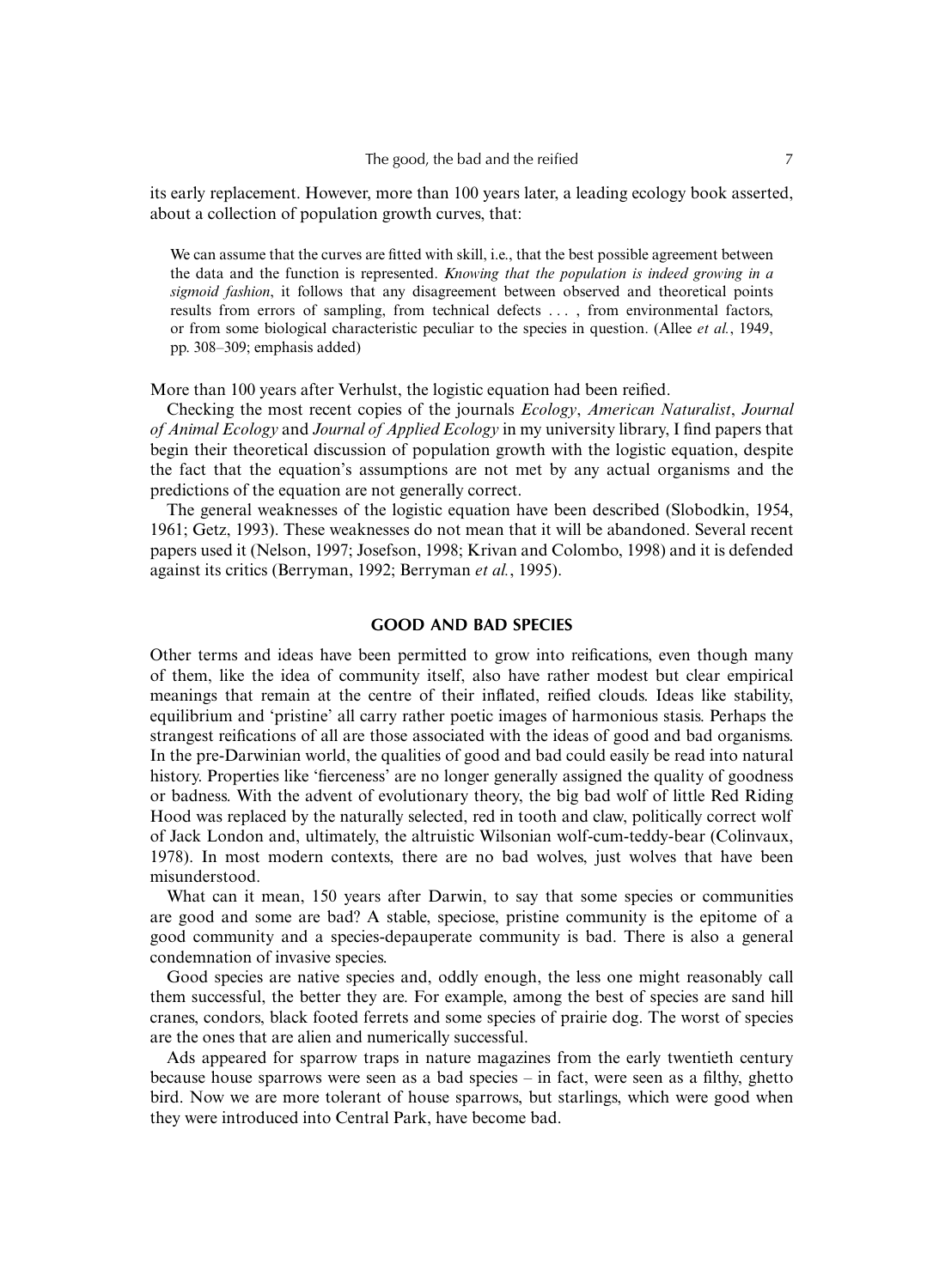#### 8 Slobodkin

Note that this does not imply that all species are equally pleasant. The relevant question<sup>2</sup> is: 'Should (we) tolerate any species as long as it is successful? Does that include HIV virus? Malaria and its mosquito vectors? Does it include the red fox, the house cat, the cane toad, and the rabbit in Australia? The house mouse, the black rat and the Norway rat in most of the world? A host of noxious insect pests? Have we no ethical responsibility to do what we can to preserve species?' I believe we do but it should be clear that unpleasant, dangerous and destructive organisms, while they may be 'bad' in the sense of being detrimental to human desires, are themselves neither 'good' nor 'evil', which are ethical qualities confined to humanity. By my ethical standards, we should do what we can to preserve species and to control species that are 'bad' from a human standpoint. But we must do so on the basis of factual information and with the understanding that the ethical problems are ours and not those of the organisms.

Plants can also be good or bad. Purple loose strife and *Phragmites* are both bad species. Purple loosestrife has the reputation of being very bad indeed. It is not completely certain that purple loosestrife is a recent immigrant to North America, but there is a general belief that, during a presumed 200 year history, it has cut down local species diversity (Mullin, 1998) and is not doing its share for local insects.

However, recent studies have shown that species diversity, in at least some situations, is in no way diminished by the presence of purple loosestrife (Diehl *et al.*, 1997). Insect diversity is very high on purple loosestrife (Treberg and Husband, 1999), and native bees rather like purple loosestrife (J. Thomson, personal communication). It has been suggested to me that the foreignness of purple loosestrife may not be real, which would explain why it doesn't seem to act like a bad species. Also, there may be a danger in assuming the harmful effects of loosestrife, since that assumption has been used as an argument for the introduction of exotic herbivorous insects, which may themselves prove to be problematic (Hager and McCoy, 1998). Almost identical remarks apply to *Phragmites*, which in many marshes occurs in the place that ecologists believe *Juncus* ought to be.

Ruiz and Fofonoff (1999) estimated that more than 90% of alien species in estuaries have made no discernible impact on the native species diversity or species abundance distribution. It has also been suggested that some of the studies purporting to experimentally test the effects of invading species are subject to criticism on design grounds (Wardle, 1999). Levine and D'Antonio (1999) report a 'consistent positive relation between exotic species abundance and resident species diversity . . . [suggesting] . . . that invaders and resident species are more similar than often believed'. It is as if some invasive species fit into niches that were in some sense empty, so that they are not strongly competitive with native species.

It is difficult to determine, in advance, which species are most likely to be invasive. To what degree is competition a serious factor in nature and how could one tell? Attempts to answer this question sometimes hinge on naturalists' insights (Schoener, 1985; Ferson *et al.*, 1986), sometimes on various statistical analyses (Harvey *et al.*, 1983), sometimes on detailed natural history and experiments conducted in more or less natural circumstances (Hairston, 1991). Each of these has its strengths, advocates and opponents, but at present it cannot be clearly predicted which invasive species will meet competition and which will out-compete native species.

<sup>2</sup> This important question was supplied by Mike Rosenzweig.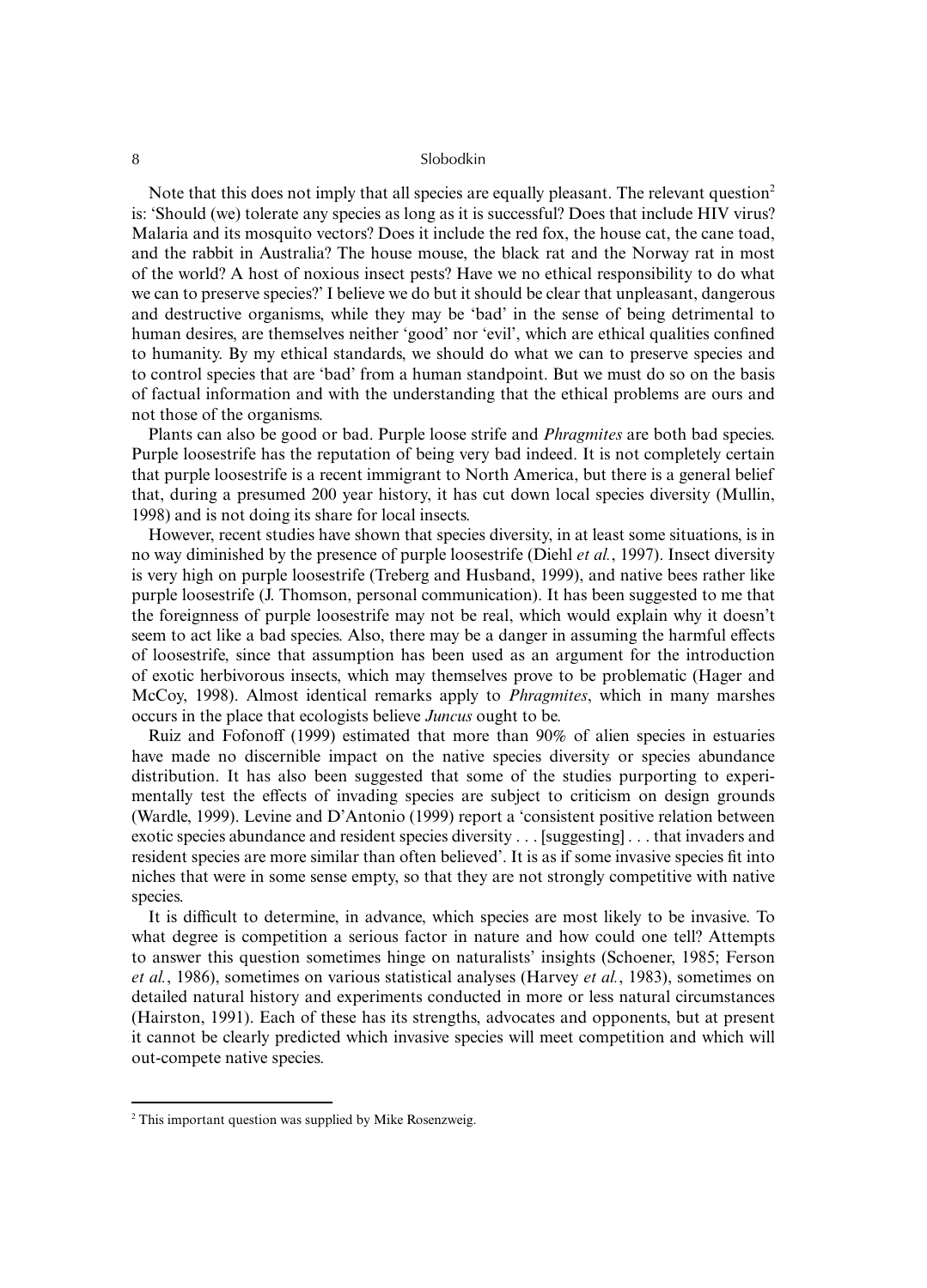Ecological society position papers include emphasis on the importance of eliminating bad species and the general notion has made its way to the highest levels of government. In an Executive Order, President William J. Clinton established a high-level committee and charged it with the responsibility to counter the deleterious effects of invasive species (Clinton, 1999).

Given modern trade and transport, species that can spread, will spread. Perhaps we might admit the inevitability except for very specific agricultural and medical pests. How bad would it be if we simply abandoned the notion of bad species?

Am I advocating letting the zebra mussel run about unchecked? Not quite. The zebra mussel, morality aside, is a pest in terms of its capacity to clog pipes and change food chain dynamics and water chemistry. These are real problems and real solutions must be found. If we focus on mitigating the damage due to zebra mussels rather than attempting their complete elimination as an evil *per se*, we may avoid some of the dangers of the elimination process. For example, poisoning waterways is too much of an answer to the zebra mussel problem.

As suggested by Sagoff (1999), if a species is not clearly a medical or agricultural pest, let's learn to love it!

# **CONCLUSIONS: HOW TO AVOID REIFICATIONS**

Ecologists over the past century have struggled to deal with large, complex systems. They have been severely limited by lack of funding and personnel. Perhaps the only unlimited resources were imagination and intuition. Ecologists nevertheless produced a deeper understanding of nature than was available a century ago. In the process, some concepts were introduced that have become reifications and are less than useful. Elimination of such concepts is difficult, even though their persistence impedes further science.

An excess of accumulated reifications can effectively remove an intellectual field from what we consider science. There is probably no simple formula for elimination of old reifications or for immunization against new ones. It would appear that the only hope is in maintaining alertness. Nevertheless, having called attention to the problem, it is necessary to at least consider possible causes of reification and how they may be avoided.

For example, a recent paper replaces the ontological enterprise of looking for static properties with the more dynamic and interesting one of proceeding directly to an attempt at large-scale prediction of change (Salva *et al.*, 2000). The paper focuses on scenarios of changes in atmospheric carbon dioxide, climate, vegetation and land use and the known sensitivity of biodiversity to these changes.

Salva *et al.* attempted to rank the causes and effects of probable change in ecological systems. This involved ranking by probable importance the 'drivers of change' and also ranking biomes (a looser and less theory-laden term than community) in terms of their susceptibility to these drivers. They also specified the main sources of uncertainty as closely as is now possible. The drivers and biomes were connected by large-scale models. All terms enter into the predictive process and thereby retain their status as living hypothetical entities rather than reifications.

Salva *et al.* (2000) conclude, for terrestrial situations, that land use will probably have the largest effect, followed by 'climate change, nitrogen deposition, biotic exchange, and elevated carbon dioxide concentration. For freshwater ecosystems, biotic exchange is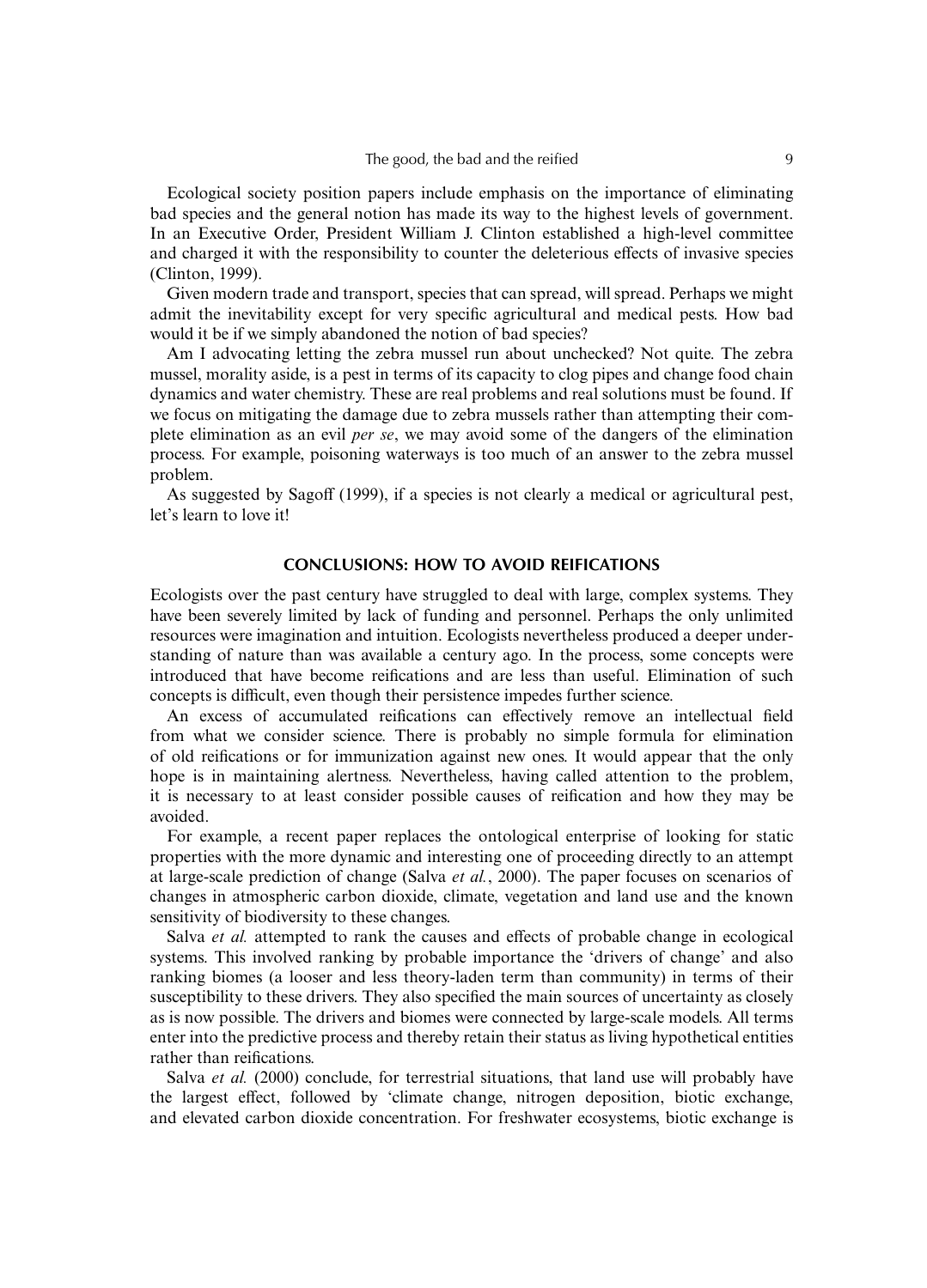much more important'. While these conclusions may or may not be confirmed, at least the evidence will be clear.

They deliberately omit consideration of concepts for which no clear models of change exist. They assert: 'Although biodiversity changes are just as important for the functioning of ecosystems and the well-being of humans, there are currently no scenarios for biodiversity comparable to those of climate and greenhouse gases'. This suggests that one criterion for avoiding reifications might be to ask what difference a change in a quantity might make for some specific purpose. Is it clear that the response of a forest to heavy rainfall will vary with its species diversity or with its complexity?

It may be helpful to consider two other sciences briefly. Classical physics and modern molecular genetics are examples of scientific fields that appear, at least to an outsider, singularly free of reification. The central questions of modern genetics are defined by the applicability of powerful techniques. Questions that cannot be answered by use of these techniques are not of immediate genetic interest, although the development of new techniques is of interest to any science.

The terminology of modern genetics refers only to processes or categories for which there exist operational decision procedures. Classical physics shares with modern genetics the understanding that what is to be included in the field depends on whether or not the accepted operational procedures in the field will supply adequate information about the phenomenon. Unlike medicine, unlike ecology and unlike conservation, genetics and classical physics reserve the right to declare certain questions to be outside their competence and immediate interest (Slobodkin, 1992).

In some fortunate sciences, with relatively small practical consequences, like astronomy and deep sea oceanography, popular concern and scientific concern can focus on essentially the same questions. But when the subject matter of a field is determined by problems assigned by popular demand or granting agencies, then reifications most easily slip in.

This is particularly dangerous if the sense of urgency assigned to the problems is very high, and the testing of the adequacy of a response takes a relatively long time or is poorly defined. In fact, there are fields of intellectual inquiry almost completely driven by a sense of urgent questions with very little capacity to provide explicit answers, for example theology and ethics. Of course, these fields are not sciences in the usual sense.

Medicine and ecology share the problem of being supported in proportion to their supposed solutions to what are seen as important problems, without necessarily focusing on their capacity to find solutions. There is a danger that attempts to garner public support may interfere with being careful about which of the concepts used in the process are reifications. Occasionally, entrepreneurs may create reifications in their effort to enhance public awareness of the importance of problems and of their own importance in finding solutions. Recall the lists of pseudo-ailments that accompany sales programmes for dentifrices and over-the-counter medications.

Reifications can be avoided only by vigilance. We can resolve to prune our terminology by constant re-examination of supposedly basic concepts. We can refuse to use words for their charismatic effect unless it has been most carefully considered whether they are actually useful from a research standpoint – even though funding exists for them. This is not an easy resolution to maintain in the face of how deeply we feel about some concepts, how desperate is the need to gain funding, and how difficult it is to admit to public agencies that there are perceived problems for which we have no solutions.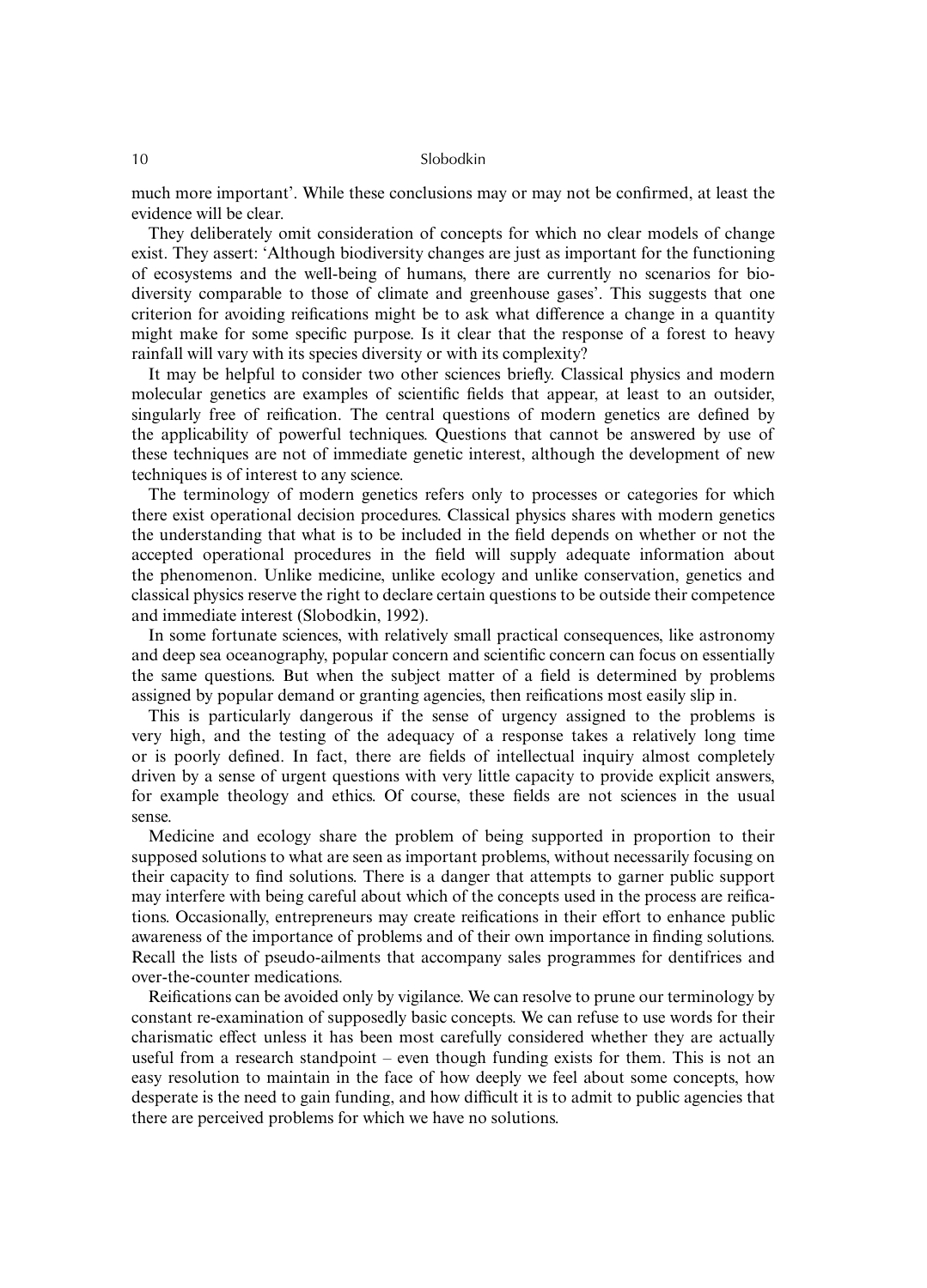I have only indicated the importance of the growth of reifications and dealt with a few very easy examples. Wallace (1998) has recently reiterated that not all perceived problems are solvable by science. I suggest that this is true even within the sciences themselves. Sciences must continually examine themselves for dangerously empty verbal growths.

In ecology, such concepts as community integrity, benefits of diversity, natural efficiency, ecological services, ecological entropy and ecological health are all complex, in the accepted mathematical sense of having both real and imaginary parts. The survival of ecology, let alone of ecosystems or the global ecosystem itself, may hinge on careful dissection – separating the real and imaginary parts of these complex terms.

## **ACKNOWLEDGEMENTS**

Rob Colwell and Mike Rosenzweig kindly edited and improved the manuscript and also raised important questions. Dan Dykhuizen commented on how to avoid reifications. Early stages of the manuscript were presented as a lecture at the University of Connecticut (14 September 1999), the University of Tel Aviv (5 October 1999) and the Hebrew University of Jerusalem (12 October 1999). This is contribution #1068 from the Ecology and Evolution Program, SUNY Stony Brook, New York.

## **REFERENCES**

- Allee, W., Emerson, A., Park, O., Park, T. and Schmidt, K. 1949. *Principles of Animal Ecology*. Philadelphia, PA: W.B. Saunders.
- Bazzaz, F., Ceballos, G., Davis, M., Dirzo, R., Ehrlich, P.R., Eisner, T., Levin, S., Lawton, J.H., Lubchenco, J., Matson, P.A., Mooney, H.A., Raven, P.H., Roughgarden, J.E., Sarukhan, J., Tilman, G.D., Vitousek, P., Wall, D.H., Wilson, E.O. and Woodwell, G.M. 1998. Ecological science and the human predicament. *Science*, **282**: 879.
- Berryman, A.A. 1992. Intuition and the logistic equation. *Trends Ecol. Evol.*, **7**: 316.
- Berryman, A.A., Michalski, J., Guitierrez, A.P. and Arditi, R. 1995. Logistic theory of food web dynamics. *Ecology*, **76**: 336–343.
- Bossert, P. and Dunn, K. 1996. Regulation of intracellular algae by various strains of the symbiotic *Hydra viridissima*. *J. Cell Sci.*, **85**: 187–195.
- Botkin, D. 1990. *Discordant Harmonies*. New York: Oxford University Press.
- Clinton, W.J. 1999. *Executive Order on Invasive Species*, Washington, DC, 3 February 1999.
- Colinvaux, P.A. 1978. *Why Big Fierce Animals are Rare: An Ecologist's Perspective*. Princeton, NJ: Princeton University Press.
- Colinvaux, P.A. and Barnett, B.D. 1979. Lindeman and the ecological efficiency of wolves. *Am. Nat.*, **114**: 707–718.
- Daily, G.C., Alexander, S., Ehrlich, P., Goulder, L., Lubchenco, J., Matson, P., Mooney, H., Postel, S., Schneider, S., Tilman, D. and Woodwell, G. 1997. *Ecosystem Services: Benefits Supplied to Human Societies by Natural Ecosystems*. Washington, DC: Ecological Society of America.
- Davis, M. 1986. Climatic instability, time lags, and community dis-equilibrium. In *Community Ecology* (J. Diamond and T. Case, eds), pp. 269–284. New York: Harper & Row.
- Diehl, J.K., Holliday, N.J., Lindgren, C.J. and Roughley, R.E. 1997. Insects associated with purple loosestrife, *Lythrum salicaria* L., in southern Manitoba. *Can. Entomol.*, **129**: 937–948.
- Ferson S. 1988. Are vegetation communities stable assemblages? PhD thesis in the program in Ecology and Evolution, SUNY, Stony Brook, NY.
- Ferson, S., Stewart, S., Downey, P., Jacques, G., Klerks, P., Ssemakula, J., Weissburg, M., Malenky, R., Kroot, I. and Anderson, K. 1986. Competing reviews, or why do Connell and Schoener disagree? *Am. Nat.*, **127**: 571–576.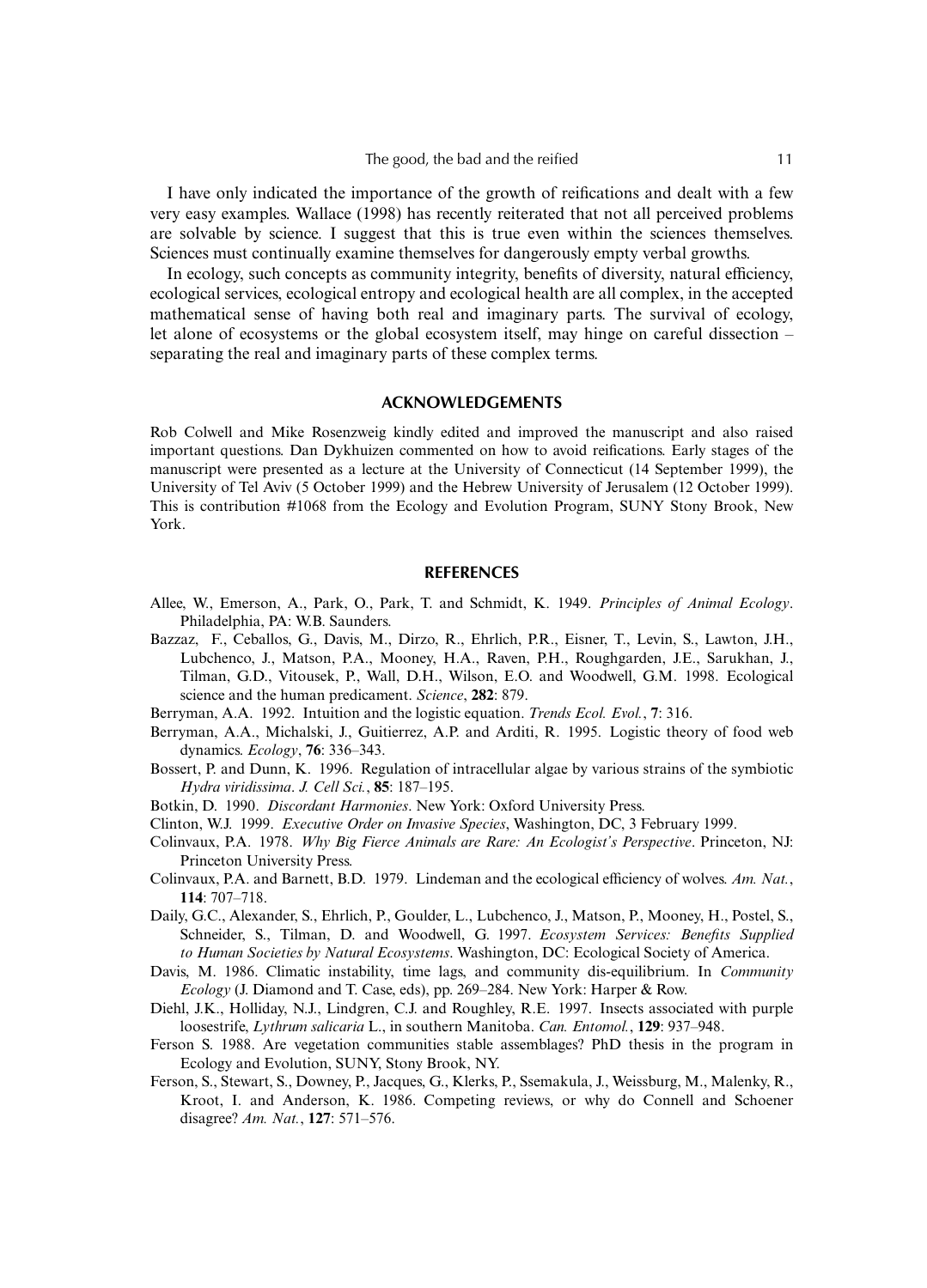#### 12 Slobodkin

- Gatto, M., Matessi, C. and Slobodkin, L. 1989. Physiological profiles and demographic rates in relation to food quantity and predictability: An optimization approach. *Evol. Ecol.*, **3**: 1–30.
- Getz, W.M. 1993. Metaphysiological and evolutionary dynamics of populations exploiting constant and interactive resources: *r*–*K* selection revisited. *Evol. Ecol.*, **7**: 287–305.
- Grunbaum, A. 1993. *Validation in the Clinical Theory of Psychoanalysis: A Study in the Philosophy of Psychoanalysis; with an Introduction by Philip S. Holzman.* Madison, CT: International Universities Press.
- Hager, H.A. and McCoy, K.D. 1998. The implications of accepting untested hypotheses: A review of the effects of purple loosestrife (*Lythrum salicaria*) in North America. *Biodivers. Conserv.*, **7**: 1069–1079.
- Hairston, N., Smith, F. and Slobodkin, L. 1960. Community structure, population control and competition. *Am. Nat.*, **94**: 421–425.
- Hairston, N., Sr. 1991. *Ecological Experiments: Purpose, Design and Execution*. Cambridge: Cambridge University Press.
- Harvey, P., Colwell, R., Silvertown, J. and May, R. 1983. Null models in ecology. *Ann. Rev. Ecol. Syst.*, **14**: 189–211.
- Josefson, A. 1998. Resource limitation in marine soft sediments differential effects of food and pace in the association between the brittle-star *Amphiura filiformis* and the bivalve *Mysells bidentata*. *Hydrobiologia*, **376**: 297–305.
- Krivan, V. and Colombo, G. 1998. A non-stochastic approach for modeling uncertainty in population dynamics. *Bull. Math. Biol.*, **60**: 721–751.
- Lawton, J.H. 1981. Moose, wolves, daphnia, and hydra: On the ecological efficiency of endotherms and ectotherms. *Am. Nat*., **117**: 782–783.
- Levine, J. and D'Antonio, C. 1999. Elton revisited: A review of evidence linking diversity and invasibility. *Oikos*, **87**: 15–26.
- Lindeman, R. 1942. The trophic dynamic aspect of ecology. *Ecology*, **23**: 399–418.
- MacArthur, R. 1972. *Geographical Ecology*. New York: Harper & Row.
- Mullin, B. 1998. The biology and management of purple loosestrife (*Lythrum salicaria*). *Weed Technol.*, **12**: 397–401.
- Nelson, T.A. 1997. Epiphyte–grazer interactions on *Zostera marina* (Anthophyta: Monocotyledones): Effects of density on community function. *J. Phycol.*, **33**: 743–752.
- Niu, C.J., Nakao, S. and Goshima, S. 1998. Energetics of the limpet *Lottia kogamogai* (Gastropoda: Acmaeidae) in an intertidal rocky shore in southern Hokkaido, Japan. *J. Exp. Mar. Biol. Ecol.*, **224**: 167–181.
- Pennock, R.T. 1999. *Tower of Babel*. Cambridge, MA: MIT Press.
- Quammen, D. 1996. *The Song of the Dodo: Island Biogeography in an Age of Extinctions*. New York: Scribner.
- Ruiz, G.M. and Fofonoff, P. 1999. Non-indigenous species as stressors in estuarine and marine communities: Assessing invasion impacts and interactions. *Limnol. Oceanogr.*, **44**: 950–972.
- Sagoff, M. 1999. What's wrong with alien species? *Report of the Institute for Philosophy and Public Policy*, **19**(4): 16–23.
- Salva, O., Chapin, F.S., Armesto, J.J., Berlow, E., Bloomfield, J., Dirzo, R., Huber-Sanwald, E., Huenneke, L.F., Jackson, R.B., Kinzig, A., Leemans, R., Lodge, D.M., Mooney, H.A., Oesterheld, M., Poff, N.L., Sykes, M.T., Walker, B.H., Walker, M. and Wall, D.H. 2000. Global biodiversity scenarios for the year 2100. *Science*, **287**: 1770–1774.
- Schoener, T.W. 1985. Some comments on Connell's and my reviews of field experiments on interspecific competition. *Am. Nat.*, **125**: 730–740.
- Slobodkin, L. 1954. Population dynamics in *Daphnia obtusa* Kurz. *Ecol. Monogr.*, **24**: 69–88.
- Slobodkin, L. 1961. *Growth and Regulation of Animal Populations*. New York: Holt, Rinehart & Winston.
- Slobodkin, L. 1962. Energy in animal ecology. *Adv. Ecol.*, **1**: 69–101.